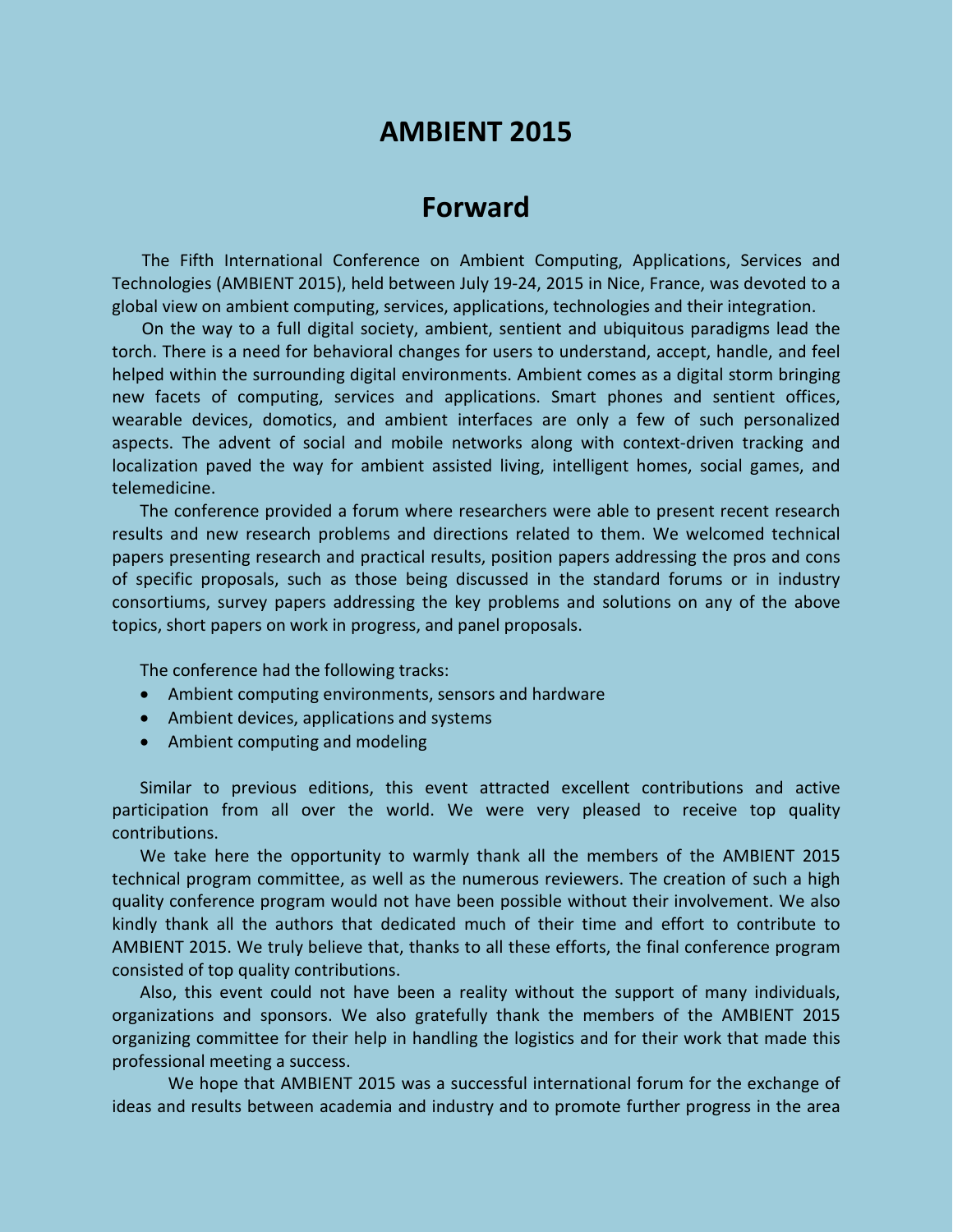of Ambient Computing, Applications, Services and Technologies. We also hope that Nice, France, provided a pleasant environment during the conference and everyone saved some time to enjoy the charm of the city.

#### **AMBIENT 2015 Chairs**

#### **AMBIENT Advisory Chairs**

Maarten Weyn, University of Antwerp, Belgium Yuh-Jong Hu, National Chengchi University-Taipei, Taiwan (ROC) Naoki Fukuta, Shizuoka University, Japan Andrzej Skowron, Warsaw University, Poland Stephan Hengstler, MeshEye Consulting, USA Andreas Schrader, University of Lübeck, Germany Jean Vareille, Université de Bretagne Occidentale, France Peter Roelofsma, VU - Amsterdam, The Netherlands Tomasz Rutkowski, University of Tsukuba, Japan Keith V. Nesbitt, University of Newcastle, Australia Gunver Majgaard, University of Southern Denmark, Denmark Thomas Grill, University of Salzburg, Austria Sven Hartmann, Clausthal University of Technology, Germany Daniel Berckmans, Katholieke Universiteit Leuven, Belgium Eugenio Aguirre Molina, Universidad de Granada, Spain Jean-Paul Sansonnet, LIMSI, University of Paris-Sud 11, France José Bravo, Castilla-La Mancha University, Spain Shusaku Nomura, Nagaoka University of Technology, Japan

## **AMBIENT 2015 Industry/Research Liaison Chairs**

Rémi Emonet, Idiap Research Institute, Switzerland Mieczyslaw A. Klopotek, Polish Academy of Sciences - Warszawa, Poland Gerhard Nussbaum, Competence Network Information Technology to Support the Integration of People with Disabilities, Austria Alexander Paar, TWT GmbH Science and Innovation, Germany Patrick Sayd, CEA SACLAY - NANO INNOV - Gif Sur Yvette, France Ingo Zinnikus, DFKI GmbH - Saarbrücken, Germany Jennifer Stein, University of Southern California, USA Florian Scharf, Institute for Multimedia and Interactive Systems, Germany

#### **AMBIENT Special Area Chairs**

**Agents** Adina Magda Florea, University "Politehnica" of Bucharest, Romania